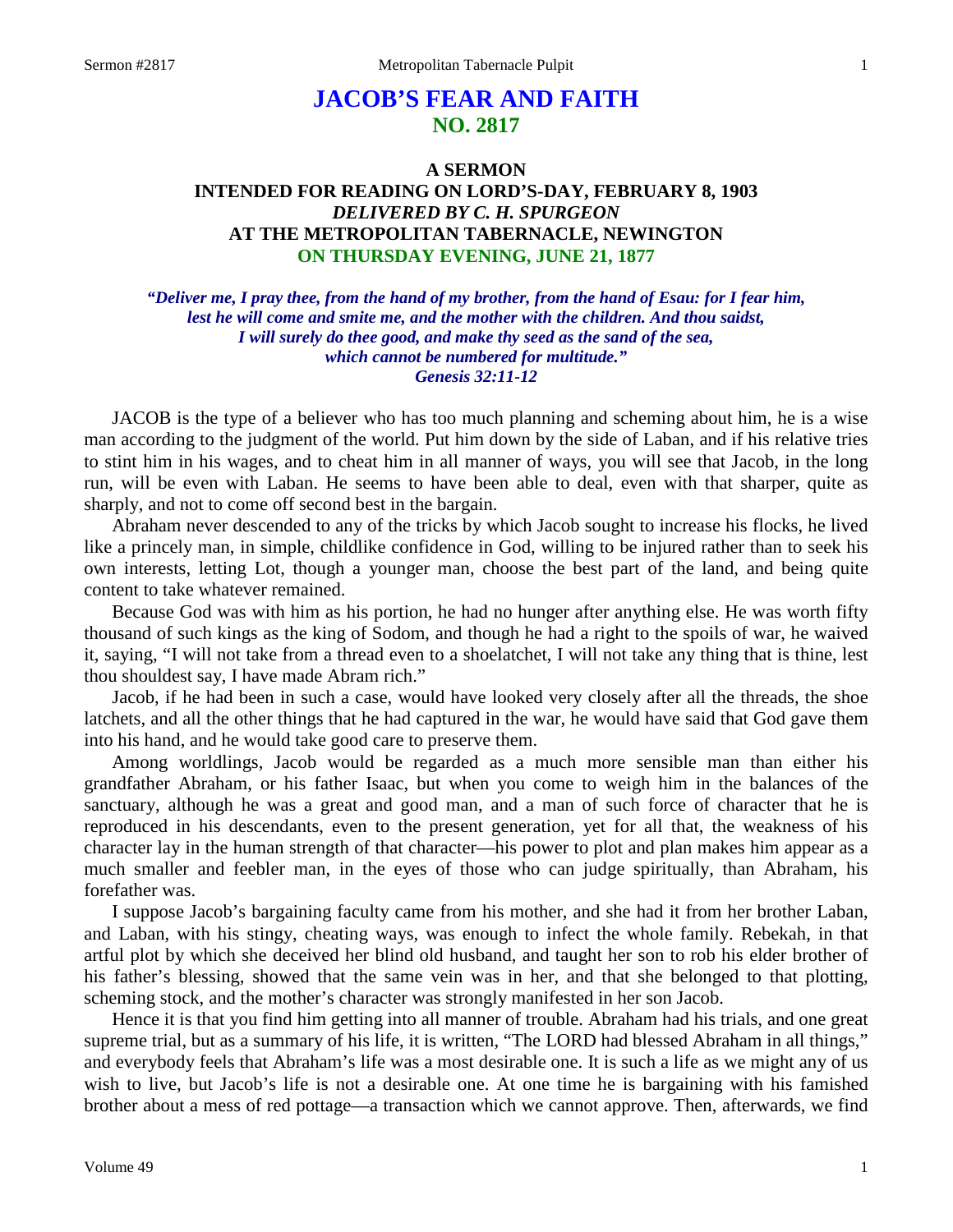him joining with his mother in deceiving his poor old father. It is noteworthy that he, who had deceived his father, Isaac was himself deceived by his uncle Laban.

Such conduct is generally repaid into our own bosoms, our chickens come home to roost, and we get back for ourselves what we thought we had given away to others. Jacob's own summary of his life, as he gave it to Pharaoh was, "Few and evil have the days of the years of my life been," so full were they of sorrow and trial. I may say of him as was said of many of David's mighty men, "Nevertheless, he attained not unto the first three." There he stands, accepted and blest, for he was a man of faith, but the very strength of his character, as I have already reminded you, was the proof of its weakness and caused him many sorrows.

Our text introduces Jacob to us just before that memorable night by the brook Jabbok. He was expecting his brother Esau to come, with a troop of four hundred men, perhaps to slaughter the whole company. The patriarch's state of mind is a mixture of fear and faith. He doubts, yet he believes, he has much distrust, yet he does confide in God, at least to some extent. As two hosts met him, so he himself was the representative of two hosts. Solomon says in the Canticles, "What will ye see in the Shulamite? As it were the company of two armies," so was it with Jacob.

There were both nature and grace, belief and unbelief, fear and faith battling together in his soul. What a picture he is of many of us in whom a perpetual warfare is being waged between the law of grace and the law that is by nature in our members—between the heavenly principle that cannot die, and cannot sin, and the old nature which is ever struggling for the mastery, and making us often cry out, "O wretched man that I am! who shall deliver me from the body of this death?"

**I.** I am going, first, to speak about JACOB'S FEAR, as we have it mentioned in our text, "I fear him, lest he will come and smite me, and the mother with the children."

My first observation is that *Jacob, in his fear, is not to be held up as an example to us.* He is not to be commended for thus fearing Esau, neither are we to imitate him in this respect. My next remark will, perhaps, seem strange to you, but I ask you to weigh it well, and consider it carefully. There is a great deal that Christians feel which they never ought to feel. There are a great many things that Christians do which they never ought to do, and there are many places into which Christians come into which they never ought to come.

It was so with the ancient believers and especially with Jacob. His experience is the experience of a good man, but it is not, in all respects, the experience that a good man ought to have. Why should he have been filled with fear at the prospect of meeting his brother? There was no necessity for it, his grandfather Abraham would not have had any such fear, and if Jacob had possessed more grace, he would not have said, concerning Esau, "I fear him." He knew that God had given him the blessing which Esau despised, again and again had the Lord appeared to him, and he must have known that he was blessed in a way that Esau was not.

Why, then, should he fear his brother? Should the elect of God be afraid of one who has neither part nor lot in the matter? Should he not rather feel that the son of the King of kings must not fear the child of Satan—the heir of wrath? The friends of the wicked Haman said to him, "If Mordecai be of the seed of the Jews, before whom thou hast begun to fall, thou shalt not prevail against him, but shall surely fall before him." And well may Mordecai stand upright in the king's gate, and never bow his head before Haman. Why should he fear and tremble even though Haman has the ear of the king? Mordecai has the ear of the King of kings, so he need not be afraid of anything Haman could do.

Jacob's fear was wrong, first, *because it followed immediately after a great deliverance*. He had left his father-in-law, Laban, in haste—he had stolen away by night and Laban had hurried after him. Encumbered as Jacob was with so numerous a company, which included so many young children and so much cattle, he had to move very slowly, and Laban soon overtook him. He was boiling over with rage when he started, and meant to do desperate things, but God interposed, and made him put the sword into the scabbard, so that, instead of there being any slaughter, there was as kindly a state of feeling between the two as could be expected under the circumstances.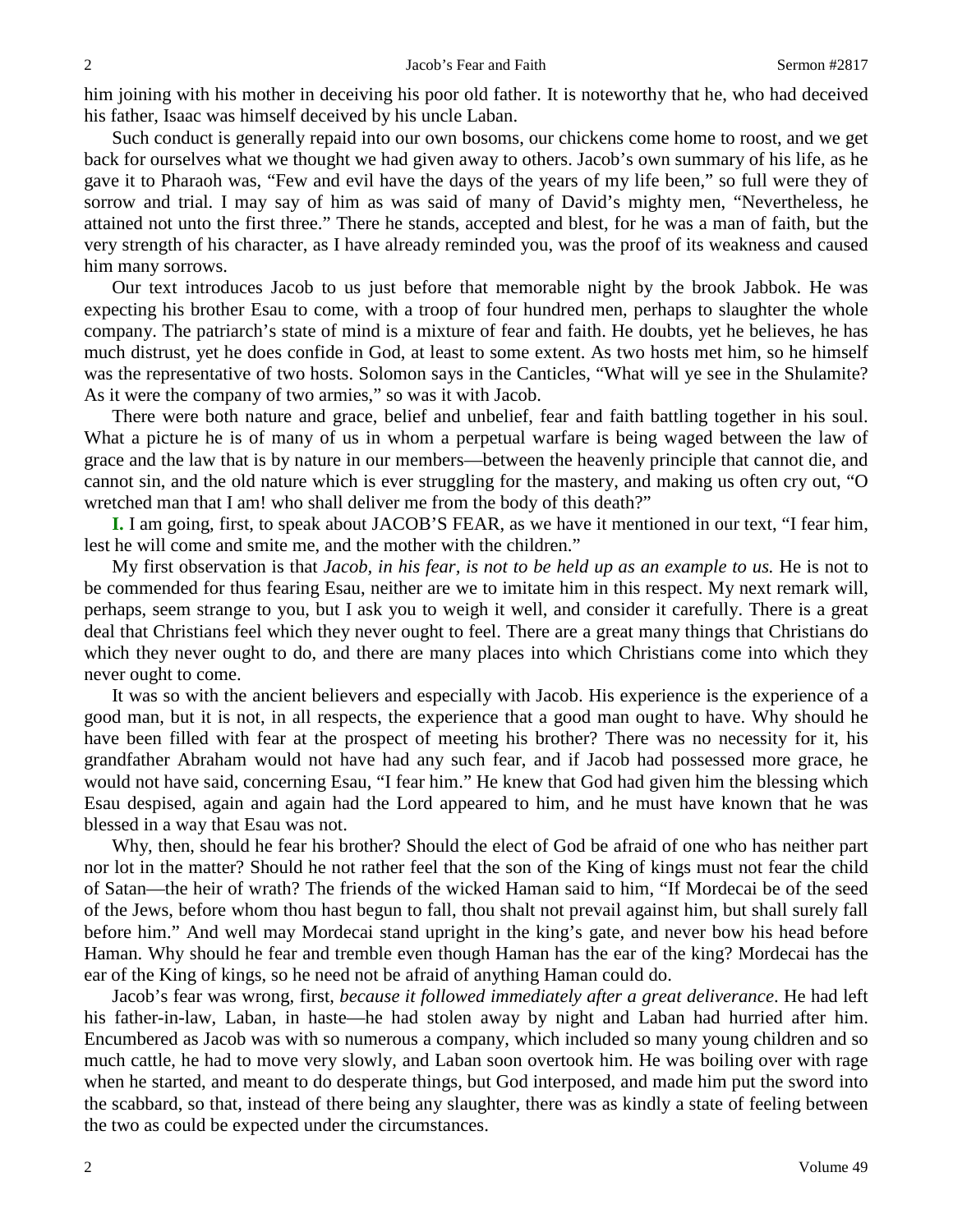#### Sermon #2817 **Jacob's Fear and Faith** 3

After God had preserved His servant Jacob from the wrath of Laban, it is strange that he should have been afraid of Esau. He has been delivered once, cannot he expect to be delivered again? He has just been rescued from one peril, yet he trembles in the prospect of another.

Do you know anybody who ever acted in that way? If you do not, I do. I know where he lives, I will not say that I live with him, but I will confess, with sorrow, that I have sometimes been that very person. Have you also been one of the same sort of persons? If so, I will not say what I think of you, but I will say of myself, "How foolish I am to act thus!

How basely am I acting towards my Lord!" He who has been with us hitherto, never changes, what He has done once, He will do again. Is His arm shortened, or His eye blinded, or His heart turned to stone? Nay, then surely, we ought to have learned by experience to trust in God, even as Jacob ought to have learned from his experience so fresh in his memory, and trusted the Lord concerning Esau as He had delivered him from the wrath of Laban.

Another thing that tended to make Jacob's fear inexcusable was that *just before, the angels of God had met him*. The chapter from which our text is taken, tells us, in its opening verse, that "Jacob went on his way, and the angels of God met him." Messengers from the eternal throne came to salute God's favorite, and I suppose, to escort him back to the land that was given to his fathers by a covenant that could not be broken. The patriarch was attended, before and behind, or on the right hand and on the left, by two companies of angels, yet he says, "I fear Esau."

Even in the society of those who must have borne a perfume of heaven upon their wings—standing in the midst of immortal spirits whose faces must have reflected the glory of their Lord and Master, Jacob says, "I fear Esau." Again I ask—Did you ever know anybody act in such a fashion as this?

Perhaps you say, "I never saw any angels." No, but you have, by faith, seen the great Angel of the covenant, the Lord Jesus Christ, and you have had most intimate communion with Him. At His table, how often has He revealed Himself to us in the breaking of bread! And in the reading or hearing of His Word, how often has He been set forth before us as our Heavenly Bridegroom, the Beloved of our soul! And sometimes when we have been quite alone, the bright light of His presence has surprised us, and our hearts have burned within us while He has communed with us.

Well, then, it has been very shameful on our part if, afterwards, we have feared Esau, or have been afraid of some anticipated trouble, or fearful because of bodily pain, or perhaps, put out of temper by some trifling matter in the household which should have been altogether beneath our notice as companions of the Lord of the angels. The Lord have mercy upon His servants, and forgive our unbelieving fear, for which we will not pretend to make any excuse!

Note, concerning Jacob's fear, that *it probably arose out of the recollection of his old sins.* Old sins, like old sores, are very apt to break out again. The very mention of the name of Esau brought up before his mind the day when his mother cooked the "two good kids of the goats," and took his brother's goodly raiment, and put it on Jacob, and put the skins of the kids upon his hands and his neck, that he might deceive his father into the belief that he was his "very son Esau."

Jacob remembered all that, and felt that Esau had good reason to be angry, for he had supplanted him twice, and done him grievous wrong. He was afraid of Esau on the principle that "conscience doth make cowards of us all." A sin may be forgiven by God, yet for all that, its sting may be felt by you fifty years afterwards, just as, perhaps, some of you may have had a bone broken in your boyhood, and had it very well set, yet sometimes, before bad weather, you feel a twinge that reminds you that bone was once broken.

Thus it was with Jacob, that old bone began to creak, and to threaten that bad weather was coming. If he had dealt fairly and justly with Esau, and left the Lord to settle that matter of the birthright as He had always intended to give it—if he had left God to arrange everything in His own way, and had not been so over-wise, like his clever, scheming mother, he would not have been so afraid to meet Esau as he now was.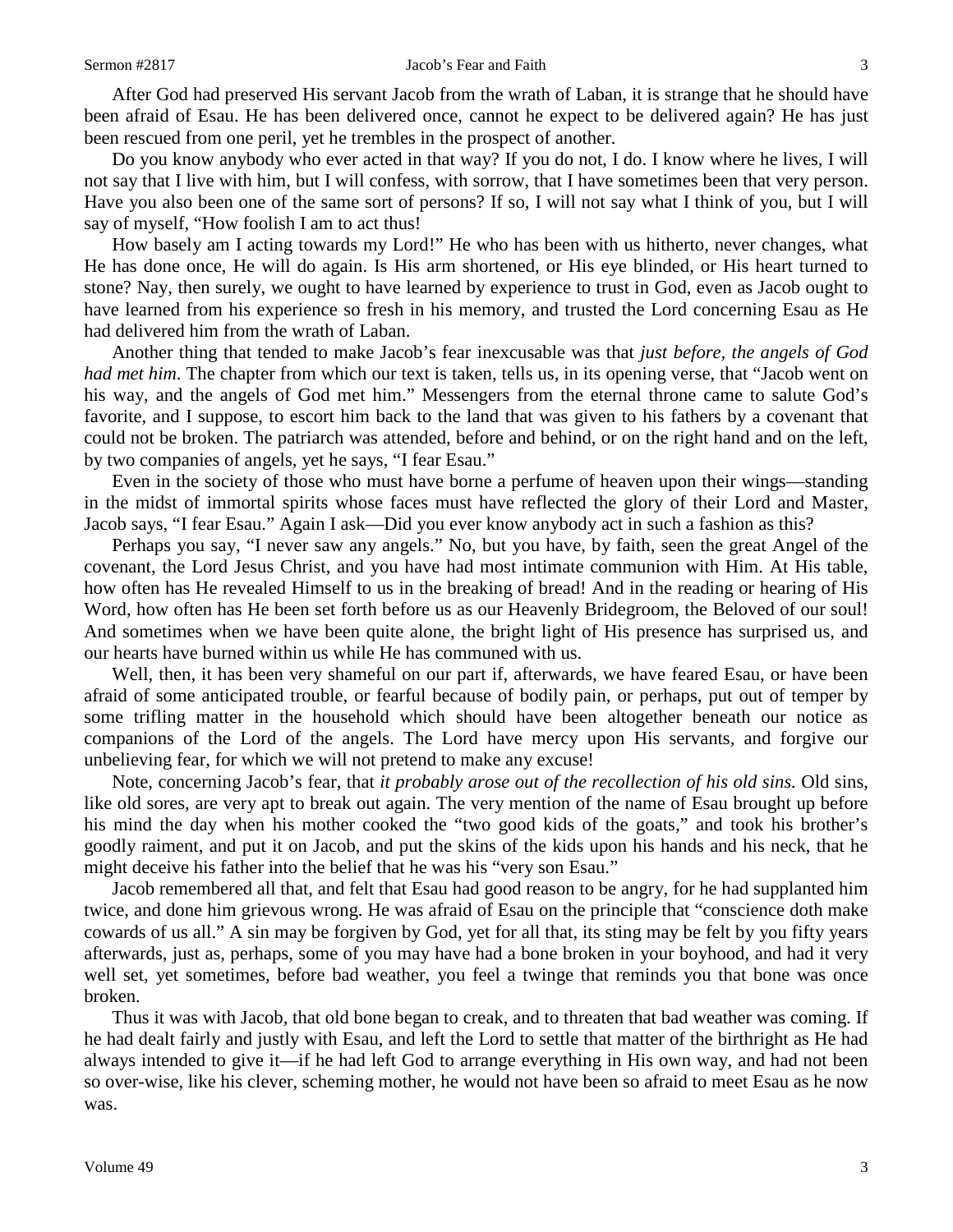Well, dear friends, perhaps some old sin is the cause of your fear, if so, I pray you to remember that one sin ought not to lead you to commit another, or to be an excuse for committing another. Suppose that, in your early days, you did sin in a certain fashion, or that, in your later days, you have transgressed in some other way, should you, therefore, doubt your God? You should be humble in the remembrance of your sin, but you should not, therefore, mistrust the Most High. He is always faithful, whatever we may have been. He did not, at the first, receive us as innocent, but as guilty, yet He saved us.

As we look back upon the past, we may well mourn our guiltiness, but let us not doubt our salvation if we have believed in Jesus. Even when God's people get themselves into trouble, it is very remarkable how He delivers them. They ought to be careful as to how they walk before Him, but even when they are not, and their folly brings them into a net, yet does He come and tear the net in pieces, and the poor captive bird escapes out of the snare of the fowler.

Even when we willfully wander from Him, the Lord graciously restores our souls, blessed be His name! Do not, therefore, let the remembrance of our past guilt lead us into any doubt concerning the fidelity of Him who has cast all our sins into the depths of the sea, and who will never allow them to be again laid to our charge.

There is this which is commendable to be said about Jacob's fear—*it led him to prayer.* What was he doing when he said of his brother Esau, "I fear him"? O brethren and sisters, if you ever say the same thing, mind that you get to the same place where Jacob was, and say it, as he said it, to his God. It is ill to say it at all, but if it is said, it is well to say it to the Lord. Go to Him with whatever troubles you have, and unburden your souls at the mercy seat.

If there be any suspicion or mistrust in your mind or heart, dark and black though the thought may be, yet go and tell Him all. He knows all about it, for He reads your heart, yet go to Him, and lay it all before Him, and ask Him to cleanse it all away. To go and tell our doubts to our fellow creatures, is like spreading an infectious disease, it does not often bring us any comfort, but it frequently causes others to have more distrust who had quite enough of their own before. We ought not to be slack in prayer, for we are ready enough to tell our neighbors all about our trials and troubles, though they cannot help us.

Note also, that *Jacob's fear led him to take a review of his life.* That was a good thing. "I am not worthy," said he to the Lord, "of the least of all the mercies, and of all the truth, which thou hast shewed unto thy servant; for with my staff I passed over this Jordan; and now I am become two bands." It is a blessed thing, sometimes, to look back upon our past history in order to revive our confidence in God at the present time. It never does to rely only upon the past and to say, "God favored me at such and such a time, and therefore, I am his."

No, you need present mercy, as you cannot live on the meat you ate long ago, so you cannot exist on past mercy alone, yet, as I have reminded you, you may have seen how the bargemen on the canal push backward to send the boat forward, and you may push backward with your experience in order to send the boat of your life forward in new confidence in God.

I do not speak for myself alone when I say that if we will review our lives from the first day until now, we shall be again surprised at the wonderful lovingkindness of the Lord towards us. Jacob speaks to the Lord, "of *all* the mercies, and *all* the truth, which thou hast shewed unto thy servant."

Now, if anybody could have foretold, twenty years ago, to some of you, that you would be in such a good position as you are now in, you would have been filled with delight at the prospect, yet perhaps, you are not now happy in the possession of it, and if you could have foreseen all the mercy which God has strewn in your pathway, you would have jumped for joy, yet you do not jump for joy now as you look back upon it. Is not that wrong? Oh, when I think of what the Lord has done for me, personally, I reckon that I should be the very chief of sinners if I should ever mistrust Him again! I can say, and so can you, my brother or sister in Jesus—

> *"When trouble, like a gloomy cloud, Has gather'd thick and thunder'd loud,*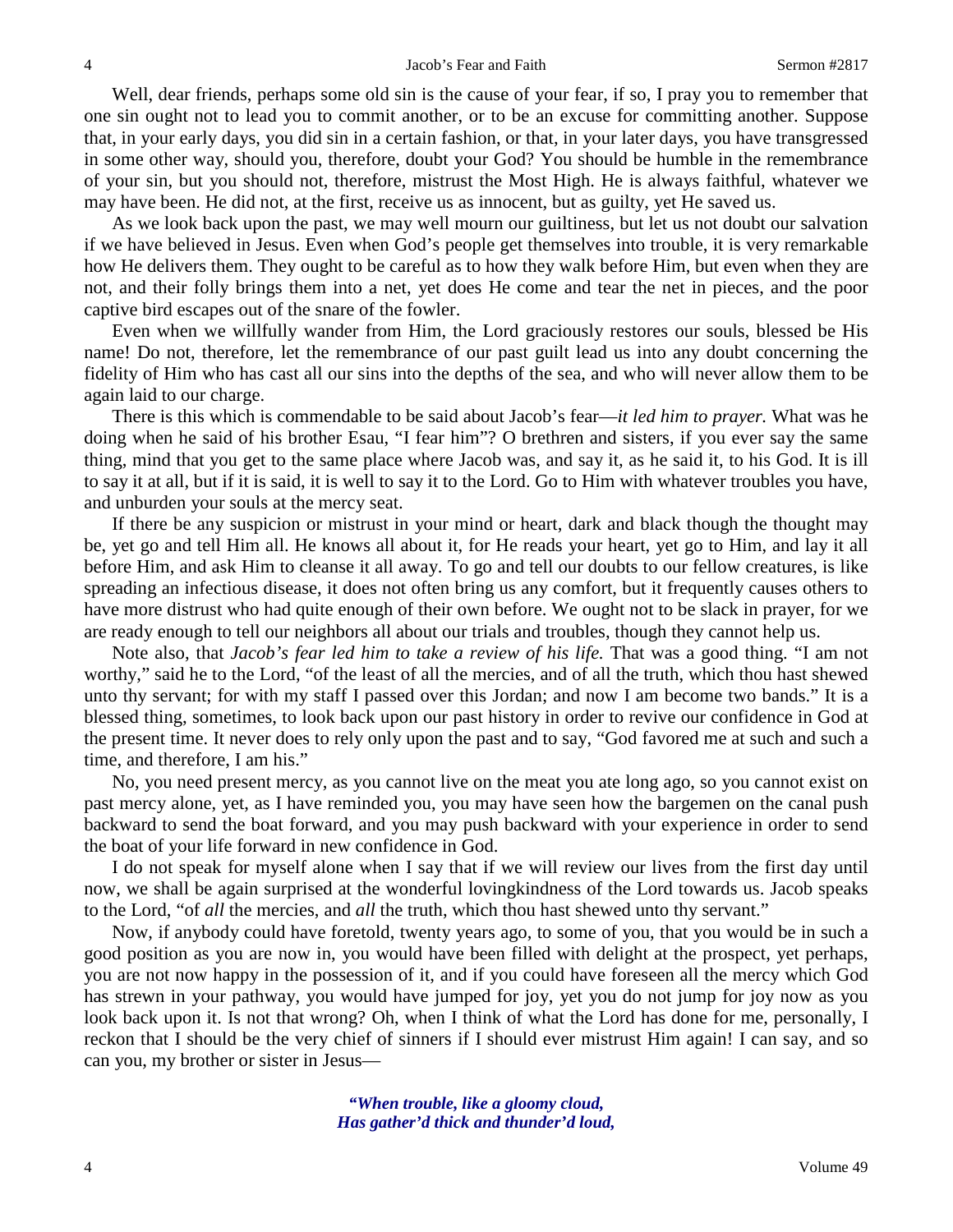*He near my soul has always stood, His loving kindness, oh, how good!"*

Then, why should any of us ever say, in unbelief—

### *"He'll leave me at last in trouble to sink"?*

Beloved friends, think of the places from which the Lord brought some of you. It is not so very long ago since you were living in sin—perhaps in the worst forms of sin—without hope, and without God in the world. Had you died as you then were, where would you have been? Yet now you are numbered among the Lord's children, and you have enjoyed much of His love, and been highly favored by Him. I charge you, by the abounding mercy which you have received, let these present fears that now molest you, be driven from your bosom.

Furthermore, *Jacob was also led to seek out the promise that was most suitable to his case,* for he said, "I fear Esau, that he will come and smite me, and the mother with the children." Now notice how appropriate was the promise that he quoted to meet the case, "And thou saidst, I will surely do you good, and make thy seed as the sand of the sea, which cannot be numbered for multitude."

Now, if the father is smitten, and the mother and the children are killed, how can Jacob's seed be as the grains of sand upon the seashore which cannot be counted? He had a good hold upon his God when he quoted that promise, and beloved, it may be the same in your experience. You never know the preciousness of the promises till you realize your need of them.

You may not know what keys the whitesmith has in his possession, possibly he does not know himself how many he has, but if you lose the key of your drawer, you send for him, and he comes with a great bunch of keys, and he tries one, and another, and another, and another, till at last he finds one that will fit.

God's promises are often so little studied by His people that they are like a great bunch of rusty keys till we really need them, and then we turn them over and we say, of some particular promise, "That just meets my case. Blessed be the name of the Lord, it must have been made on purpose for me. That key fits all the wards of this lock." And then you begin to prize the promise.

It is, I think, worthy of note that God had not said to Jacob, in so many words, "I will surely do thee good." At least, as far as the Scriptures are concerned, there is no record of any such promise, but He had said to the patriarch, "I am with thee," and "I will not leave thee." So, this is Jacob's version of the promise, and it is a true one too, because if God says, "I am with thee," he means, "I will do thee good."

Have you never heard brethren pray, in the prayer meeting, "Lord, Thou hast promised that where two or three are gathered together in Thy name, Thou wilt be in the midst of them, and that to bless them, and do them good"? Well now, that last part is what they have tagged on to our Savior's words. He did not say, "and that to bless them, and do them good," because it was not necessary to say that.

If the Lord is in the midst of them, He must bless them, and do them good, so Jacob felt that if the Lord had not put it in just those words, He implied it when He said, "I am with thee." How could the Lord be with him except to do him good? That was his translation of the original text which came out of God's lips, and that is what the Lord really meant by it. Jacob had gone below the surface and spied out the hidden meaning, and if you should ever be able to see more in a promise than is in it, it is in it.

I seem to contradict myself by that paradox, yet it is true. If the Word of the Lord should, in its literal construction, not actually contain all that your faith can see in it, yet over every promise there is this law of God written, "According to thy faith, be it unto thee." And you may rest assured that your faith will never outrun the promise of God. He will keep His promise, not only to the letter, but to the fullest possible meaning that you can impart to it.

**II.** But I must not say any more about Jacob's fear, or I shall have no time for speaking about HIS FAITH. Yet I have really been speaking about it while I have been talking concerning his fear.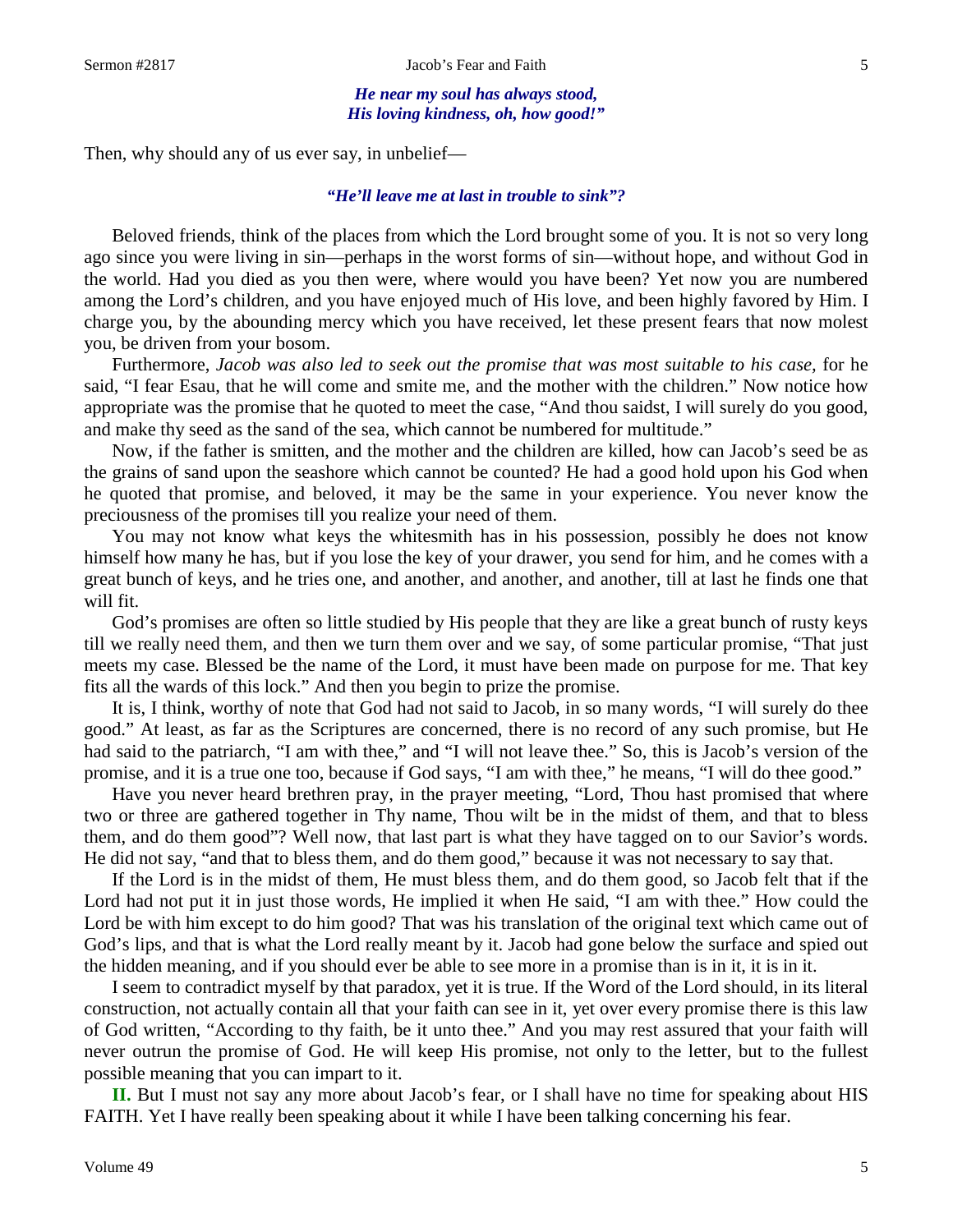First, *Jacob's faith was based upon God's promise.* He mentioned his fear of Esau, and then he turned to the Lord, saying, "Thou saidst, I will surely do thee good." Oh, what a hold he had of God! "'Thou saidst.' Thou cannot lie, and 'Thou saidst, I will surely do thee good.' You cannot go back from Thy word, and 'Thou saidst, I will surely do thee good.'"

He seems to hold God to it as men hold their fellow men to a promise which they have given. There is nothing that he can see in which he can trust. God seems to be doing nothing—to be quite still, yet Jacob reminds Him of His promise, "Thou saidst." The promise is sufficient for Jacob without any act or deed as yet. "Thou saidst, Thou saidst, I will surely do thee good."

I must also remind you that *this was what Jacob said when he began to pray.* If you turn to his prayer, you will see that he began by saying, "O God of my father Abraham, and God of my father Isaac, the LORD which saidst unto me," and so on, that is the beginning of his prayer, and the finishing of it is, "And Thou saidst." That should always be both the beginning and the ending of prayer.

You must never go beyond God's promises. If He has said anything, that is enough for you, but do not expect that your whims and fancies will be indulged. You must begin your prayer by saying to God, "Thou saidst," and when you do that, the weakest saint or sinner may plead so as to prevail. You can never get a stronger plea than the Lord's own promise. You can never strike a blow that will more effectually clinch the nail than this, "Thou saidst. Thou saidst."

O brethren, I scarcely know how to put this matter before you as I ought, because if God says a thing, who is there among us who shall dare to give Him the lie? If it was years ago that He said it—if it is an old promise, even in the oldest book of the Old Testament—yet there is no such thing as time with God, one day is with him as a thousand years, and a thousand years as one day, and the promise is just as good as if He had made it at this very moment.

If you could hear God speak now, you would not doubt Him, would you? Well, but did He at any time utter this promise? Then it stands fast forever, for He has never spoken in secret so as to change what He has said in public. Every promise of God is sure to all those who put their trust in Him. Jacob's faith rested, in its beginning and its end, upon the promise of God, this was the basis of it, and this alone.

Can you say that this is the foundation of all your confidence for time and for eternity? If you can, is it not a basis worth resting upon, a foundation fit to build upon? Is there any supposable weight which this rock cannot sustain? Is there any imaginable trouble which may not be endured while God's great solemn promise stands forever fast?

Yet Jacob's faith, while it was resting upon the promise of God, was nevertheless, *a struggling faith*. It was a mixture of, "I fear Esau," and "Thou saidst." Beloved, have you only a struggling faith? Then, struggle on, never give up struggling. If your faith is only like Jacob's wrestling, wrestle on, for notice that Jacob, when he had said to the Lord, "Thou saidst," and quoted the promise, stopped praying, for he was satisfied to leave the case there.

So, brother, if your faith begins only as struggling faith, it is the nature of it to increase and grow till, at last, it comes to be victorious faith. Pray for victorious faith, ask the Lord to give you the confidence that will not be daunted—the unstaggering faith of Abraham, who, though he was as one dead, and his wife far advanced in years, yet knew that God had promised him a son, and therefore believed that he would have a son, and looked for him without a doubt, and then, when God bade him take Isaac, and slay him, he believed that God would even raise him up from the dead, but somehow or other, He would keep His promise.

Beloved, believe anything except that God can lie. Believe any miracle, any impossibility, or that which ungodly men tell you is an inability. Take it all in, but never let the thought come into your mind that God can be false to you. Oh, if we only believed God as He deserves to be believed, we should be able to move mountains, and cast them into the sea! Nothing is impossible to the man to whom it is impossible to doubt his God.

A mighty faith, though it is not in itself omnipotent, yet lays hold upon the omnipotence of God, and girds itself with divine strength. Does not the Lord deserve such a faith from us? Yet we shall never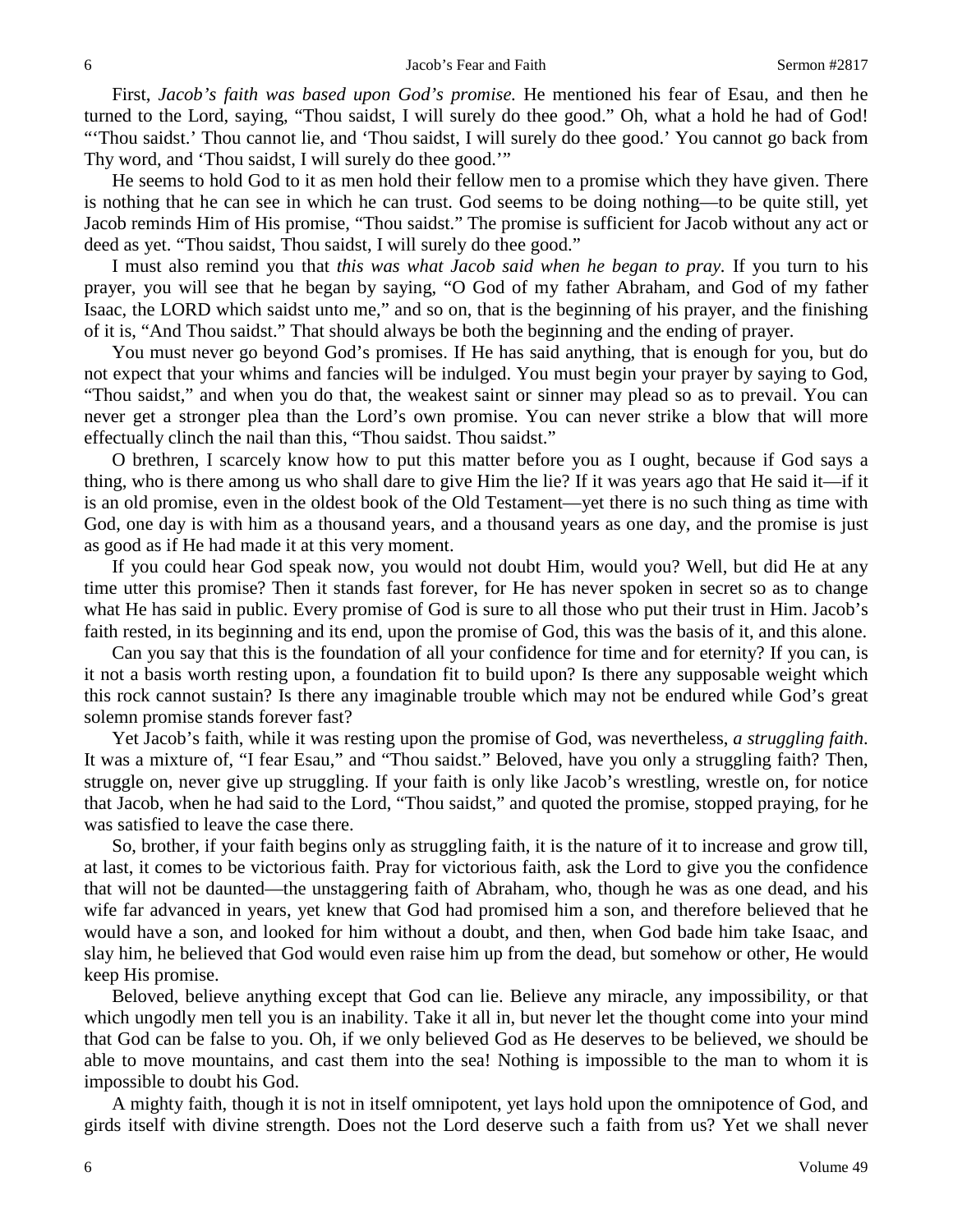have it unless He gives it to us. Oh, that the Holy Spirit would work it in us, and preserve it in us, and perfect it in us, till faith is lost in sight, and hope is changed to full fruition! Never let us doubt the living God for a single moment.

The Lord bless you, dear friends, and especially bless any of you who have not yet believed in His Son, Jesus Christ! Oh, that they could see the sinfulness of doubting the great God, and Jesus Christ, His Son! Oh, that they would but trust Him, and confide in Him, just as they are! They would never have to lament doing so, but throughout eternity, they would have to bless the Lord who taught them this sweet way of life and peace, namely, the way of simple dependence upon the blood and righteousness of Jesus Christ.

## **EXPOSITION BY C. H. SPURGEON**

#### *GENESIS 32*

### **Verse 1.** *And Jacob went on his way, and the angels of God met him.*

When he left the promised land, he had a vision of angels, ascending and descending upon the ladder, as if to bid him farewell. Now that he is going back, the angels are there again to speed him on his way home to the land of the covenant, the land which the Lord had promised to give to Abraham and his seed.

**2.** *And when Jacob saw them, he said, This is God's host: and he called the name of that place Mahanaim.*

The marginal reading is "Two hosts, or camps." The angels of the Lord were encamping round about the man who feared Him, though there had been much in his character and conduct which the Lord could not approve.

**3.** *And Jacob sent messengers before him to Esau his brother unto the land of Seir, the country of Edom.*

After a visit from angels, afflictions and trials often come. John Bunyan wrote, as I have often reminded you—

> *"The Christian is seldom long at ease, When one trouble's gone, another doth him seize,"—*

and though the rhyme is rather rough, the statement is perfectly true. Full often, we are hardly out of one trial before we are into another.

**4-5.** *And he commanded them, saying, Thus shall ye speak unto my lord Esau; Thy servant Jacob saith thus, I have sojourned with Laban, and stayed there until now: and I have oxen, and asses, flocks, and menservants, and womenservants: and I have sent to tell my lord, that I may find grace in thy sight.*

It is very proper, when we have offended other people, and especially if we feel that we have done them wrong, as Jacob had done to Esau, that we should use the humblest terms concerning ourselves, and the best terms we can about those whom we have offended.

Yet I must say that I do not like these terms that Jacob uses, they do not seem to me to be the right sort of language for a man of faith, "My lord Esau; thy servant Jacob saith thus." What business had God's favored one to speak "thus" to such a profane person as Esau, who for one morsel of meat sold his birthright? Surely, there was more of the Jacob policy than there was of the Israel faith in this form of speech.

**6-7.** *And the messengers returned to Jacob, saying, We came to thy brother Esau, and also he cometh to meet thee, and four hundred men with him. Then Jacob was greatly afraid and distressed:*

"Four hundred men with him"! "That must mean mischief to me, and my company. Surely, he is coming thus to avenge himself for the wrong I did him, long ago. My brother's heart is still hot with anger against me." So, "Jacob was greatly afraid and distressed."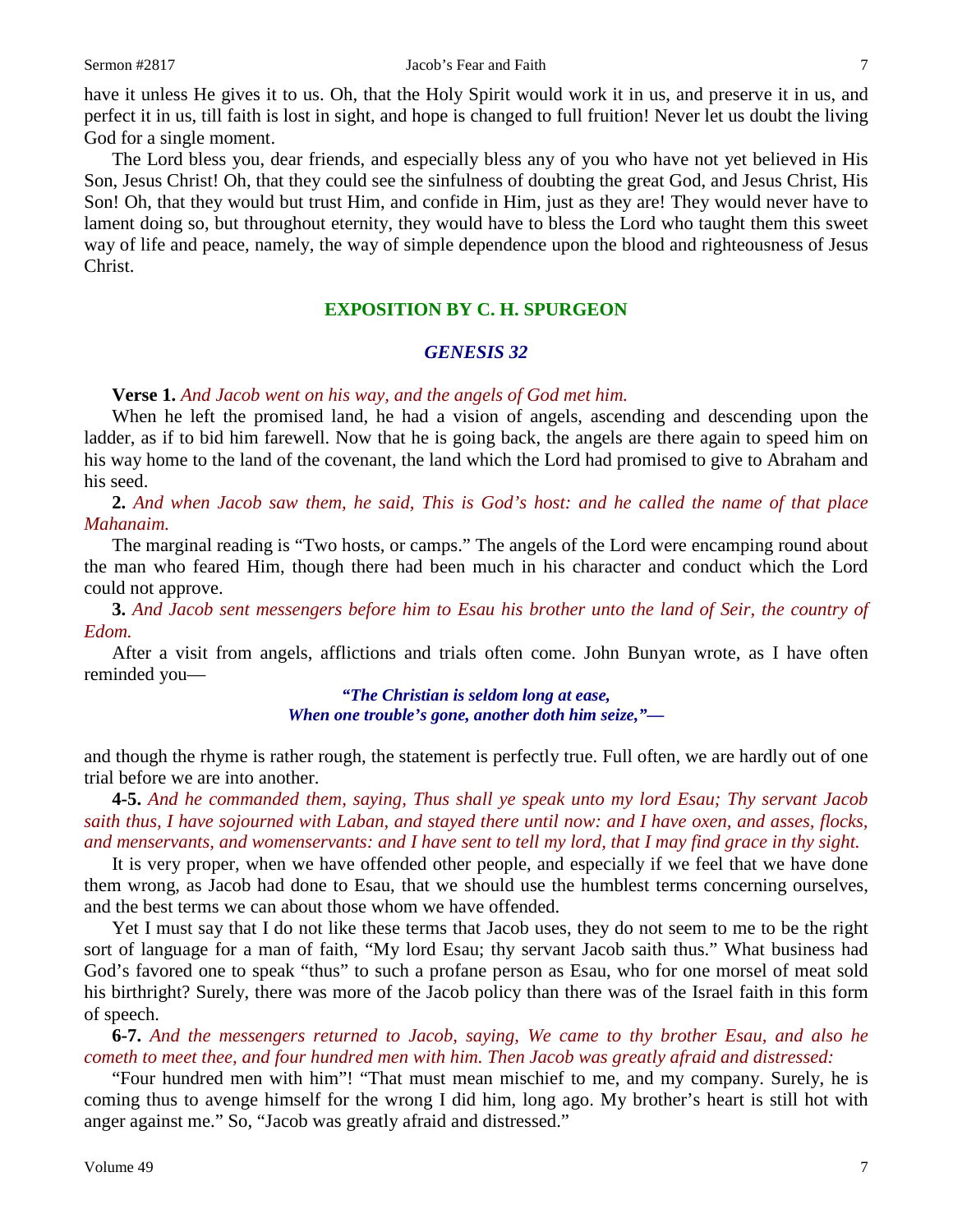**7-8.** *And he divided the people that was with him, and the flocks, and herds, and the camels, into two bands; and said, If Esau come to the one company, and smite it, then the other company which is left shall escape.*

This man Jacob was always planning and scheming, he was the great progenitor of the Jews who are still pre-eminent in bargaining. See how he plots and arranges everything to the best advantage. I blame him not for this, yet I think he is to be blamed that he did not pray first. Surely, it would have been the proper order of things if the prayer had preceded the planning, but Jacob planned first, and prayed afterwards. Well, even that was better than planning and not praying at all, so there is something commendable in his action, though not without considerable qualification.

**9.** *And Jacob said, O God of my father Abraham, and God of my father Isaac, the LORD—*

Jacob uses that august name "JEHOVAH"—"the LORD"—

**9-10.** *Which saidst unto me, Return unto thy country, and to thy kindred, and I will deal well with thee: I am not worthy of the least of all the mercies, and of all the truth, which thou hast shewed unto thy servant; for with my staff I passed over this Jordan; and now I am become two bands.*

Not even one servant had he with him when he fled away across the river, he was alone and unattended, but now he was coming back at the head of a great family, with troops of servants, and an abundance of cattle, and sheep, and all things that men think worth having. How greatly God had increased him, and blessed him! He remembers that lonely departure from the home country, and he cannot help contrasting it with his present prosperity.

**11-13.** *Deliver me, I pray thee, from the hand of my brother, from the hand of Esau: for I fear him, lest he will come and smite me, and the mother with the children. And thou saidst, I will surely do thee good, and make thy seed as the sand of the sea, which cannot be numbered for multitude. And he lodged there that same night; and took of that which came to his hand a present for Esau his brother;*

There he is, planning again! And this time, perhaps, since he has prayed over the matter, he is planning more wisely than he did before, intending now to try to appease his brother's anger by a munificent "present for Esau his brother."

**14-16.** *Two hundred she goats, and twenty he goats, two hundred ewes, and twenty rams, thirty milch camels with their colts, forty kine, and ten bulls, twenty she asses, and ten foals. And he delivered them into the hands of his servants, every drove by themselves; and said unto his servants, Pass over before me, and put a space betwixt drove and drove.*

In order that there might be time for his brother to look at the present in detail, and see it piece by piece, and so be the more struck with the size of it. This was true Oriental policy, and crafty Jacob always had more than enough of something and planning even when it was not done with wisdom, but in this case, I think it was a wise arrangement, for which he is to be commended.

**17-19.** *And he commanded the foremost, saying, When Esau my brother meeteth thee, and asketh thee, saying, Whose art thou? and whither goest thou? and whose are these before thee? Then thou shalt say, They be thy servant Jacob's; it is a present sent unto my lord Esau: and, behold, also he is behind us. And so commanded he the second, and the third, and all that followed the droves, saying, On this manner shall ye speak unto Esau, when ye find him.*

What care he takes about the whole affair! We cannot blame him, under the circumstances, yet how much grander is the quiet, noble demeanor of Abraham, who trusts in God, and leaves matters more in His hands! Yet alas! even Abraham tried plotting and scheming more than once, but failed every time he did so.

**20-24.** *And say ye moreover, Behold thy servant Jacob is behind us. For he said, I will appease him with the present that goeth before me, and afterward I will see his face; peradventure he will accept of me. So went the present over before him: and himself lodged that night in the company. And he rose up that night, and took his two wives, and his two womenservants, and his eleven sons, and passed over the ford Jabbok. And he took them, and sent them over the brook, and sent over that he had. And Jacob was left alone;*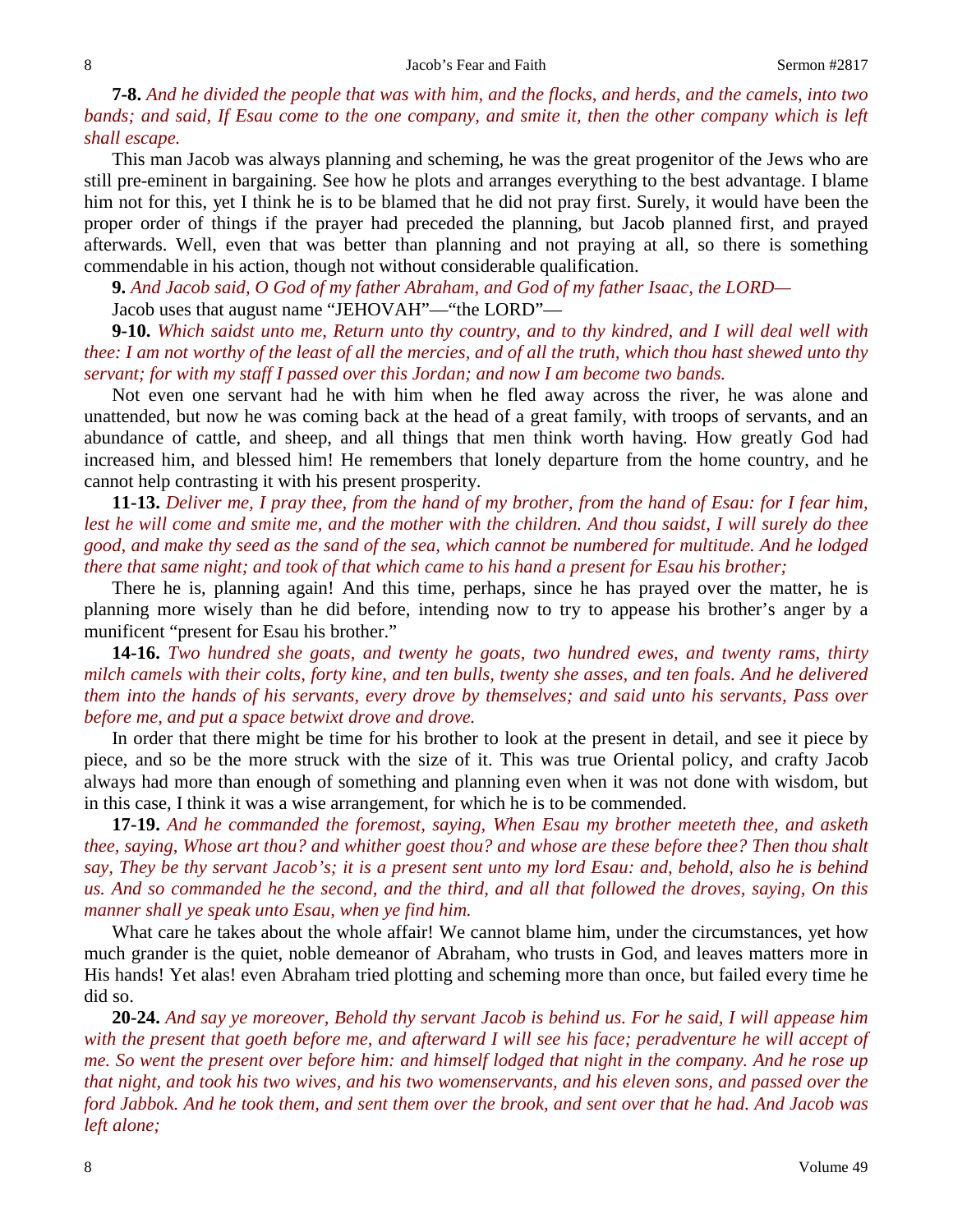#### Sermon #2817 Jacob's Fear and Faith 9

This was a very anxious time for him, the heaviest trial of his life seemed impending. He was dreading it more than he need have done, for God never meant the trouble he feared to come upon him at all. He was trembling under a dark cloud that was to pass over his head without bursting. No tempest of wrath was to break out of it upon him.

However, we must admire Jacob in this one respect that, with all his thought, and care, and planning, and plotting, he did not neglect prayer. He felt that nothing he could do would be effectual without God's blessing. He had not reached the highest point of faith, though he had gone in the right direction a great deal further than many Christians. He now resolved to have a night of prayer, that he might win deliverance, "Jacob was left alone;"—

**24.** *And there wrestled a man with him until the breaking of the day.*

I suppose our Lord Jesus Christ did here, as on many other occasions preparatory to His full incarnation, assume a human form, and came thus to wrestle with the patriarch.

**25.** *And when he saw that he prevailed not against him, he touched the hollow of his thigh;*

Where the column of the leg supports the body, and if that be disjointed, a man has lost all his strength. It was brave of Jacob thus to wrestle, but there was too much of self about it all. It was his own sufficiency that was wrestling with the God-man, Christ Jesus.

Now comes the crisis which will make a change in the whole of Jacob's future life, "He touched the hollow of his thigh."

**25.** *And the hollow of Jacob's thigh was out of joint, as he wrestled with him.*

What can Jacob do now that the main bone of his leg is put out of joint? He cannot even stand up any longer in the great wrestling match, what can he do?

**26.** *And he said, Let me go, for the day breaketh. And he said, I will not let thee go, except thou bless me.*

It is evident that as soon as he felt that he must fall, he grasped the other "Man" with a kind of deathgrip, and would not let Him go. Now, in his weakness, he will prevail. While he was so strong, he won not the blessing, but when he became utter weakness, then did he conquer.

**27.** *And he said unto him, What is thy name? And he said, Jacob.*

That is, a supplanter, as poor Esau well knew.

**28.** *And He said, Thy name shall be called no more Jacob, but Israel:*

That is, a prince of God.

**28.** *For as a prince hast thou power with God and with men, and hast prevailed.*

Jacob was the prince with the disjointed limb, and that is exactly what a Christian is. He wins, he conquers, when his weakness becomes supreme, and he is conscious of it.

**29.** *And Jacob asked him, and said, Tell me, I pray thee, Thy name. And he said, Wherefore is it that thou dost ask after my name? And he blessed him there.*

There are limits to all human communion with God. We must not go where vain curiosity would lead us, else will He have to say to us, as He did to Jacob, "Wherefore is it that thou dost ask after my name?"

**30.** *And Jacob called the name of the place Peniel: for I have seen God face to face, and my life is preserved.* 

How he must have trembled to think that he had the daring—perhaps his fears made him call it presumption—actually wrestle with God Himself, for he was conscious now that it was no mere angel, but "the Angel of the covenant," the Lord Himself, with whom he had wrestled.

**31.** *And as he passed over Peniel the sun rose upon him, and he halted upon his thigh.*

The memorial of his weakness was to be with him as long as he lived. People would ask, "How came the halting gait of that princely man?" And the answer would be, "It was by his weakness that he won his princedom, he became Israel, a prince of God, when his thigh was put out of joint." How pleased would you and I be to go halting all our days with such weakness as Jacob had, if we might also have the blessing that he thus won!